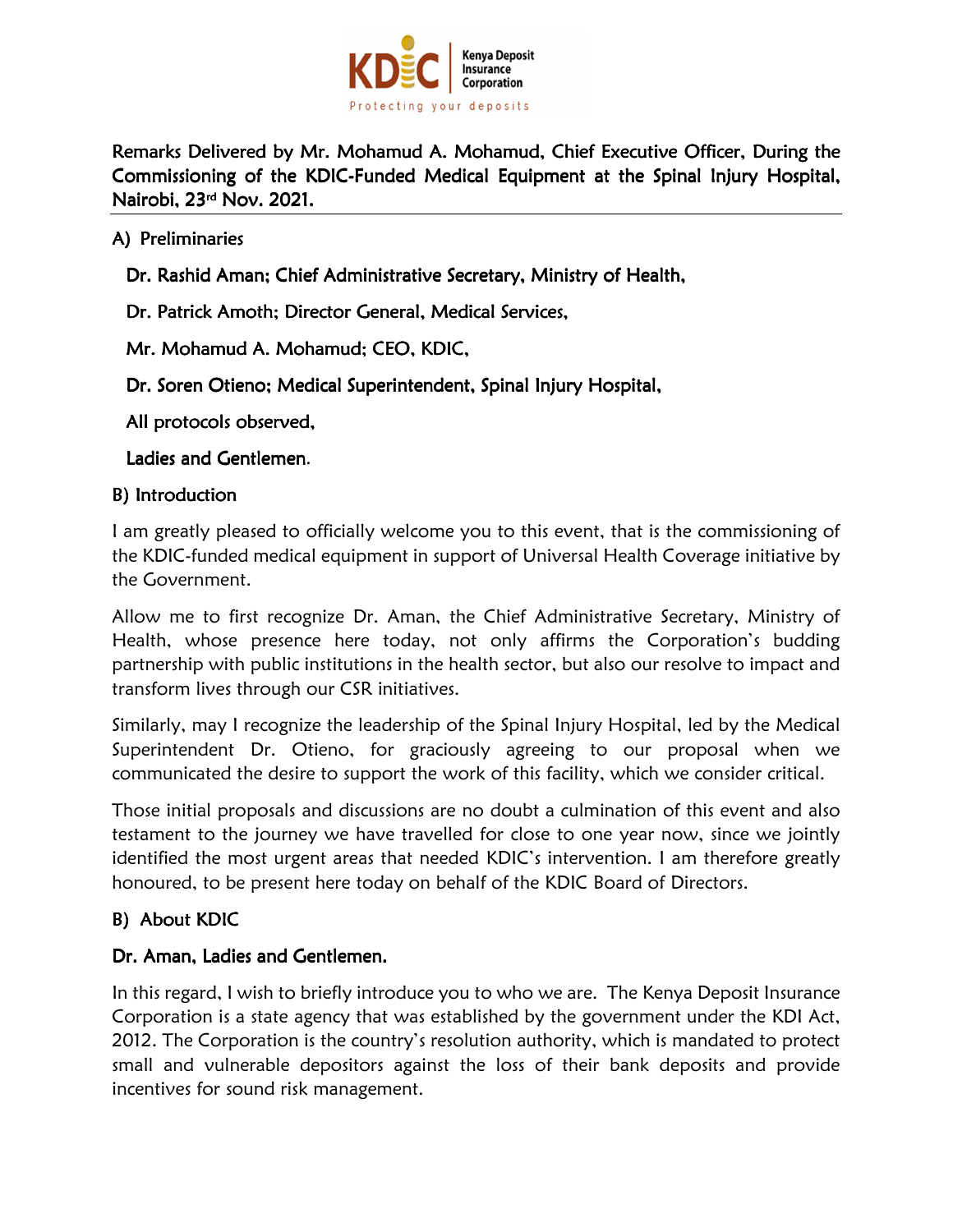

The KDI Act, 2012, empowers the Corporation to promptly and proactively resolve problems in any member institution that may jeopardize the interest of depositors or the banking sector. The Corporation thus, plays a critical role in ensuring financial stability in the country. Towards this end, the Corporation is currently implementing the Differential Premium Model which requires banks to pay premium according to their risk appetite. The model aims at rewarding banks with sound risk management without punishing banks that are yet to implement sound risk management

### D) About the KDIC CSR Project

### Ladies and Gentlemen.

With this understanding, the Corporation's CSR program is tailored to support Government agenda towards universal health coverage, environmental conversation and better education for all. As such, we have over the years partnered with various institutions to enhance the quality of healthcare services, by financing the acquisition of medical equipment in various hospitals. KDIC has also supported various Children's homes in the construction of facilities to cater for the social and education needs of the children who reside in those institutions.

Further, the Corporation is in the process of planting over 14,000 trees as part of our contribution to the increase of the country's forest cover by 10% and mitigate against issues of climate change. It is our commitment therefore, to continuously partner with institutions who are committed to making the world better.

# E) KDIC/Spinal Injury Hospital Partnership

Listening to the remarks already made, it is apparent to me that KDIC and this hospital are much alike. I consider the role of KDIC to be pivotal in the function of our economy, just like the way spinal function is pivotal to the body.

I reckon that the Spinal Injury Hospital was funded to treat highly specialized injuries as a referral hospital. It has thus continued to serve Kenya and even the region in restoring health to people who would have otherwise been crippled.

Similarly, KDIC treats problem banks, restores function to the economy and hope for many unsophisticated depositors. We also have eyes into the health of our regulated financial institutions much like nerves work.

In this regard, it is pleasant to note that we both occupy niche spaces in our respective markets but are critical to the function of the ecosystem.

I am sincerely impressed by what we have seen here today. As KDIC we are keen to meet the needs of the most vulnerable depositors. Our CSR project therefore, is another